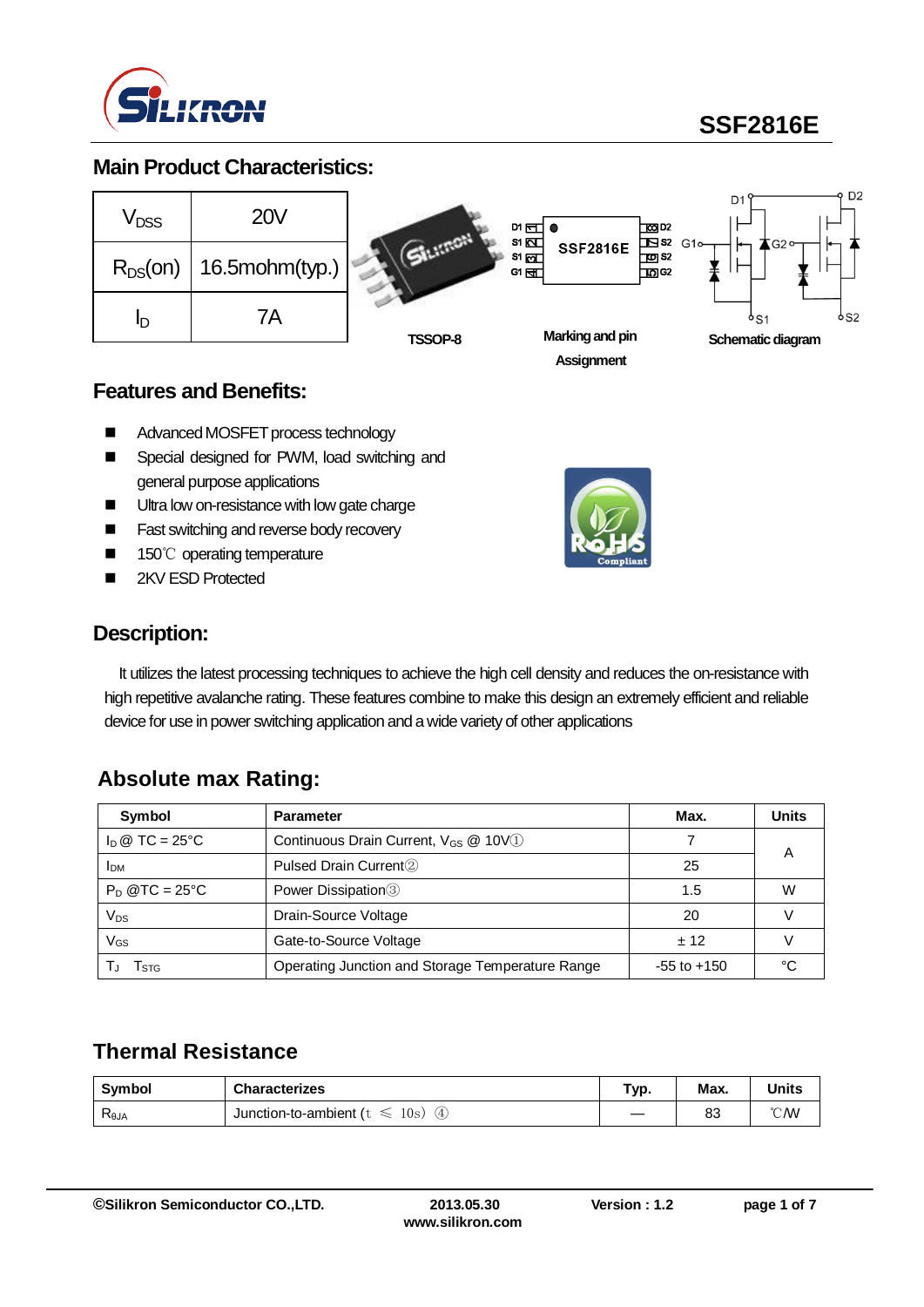

| Symbol                  | <b>Parameter</b>                     | Min. | Typ. | Max.                     | <b>Units</b> | <b>Conditions</b>                     |
|-------------------------|--------------------------------------|------|------|--------------------------|--------------|---------------------------------------|
| $V_{(BR)DSS}$           | Drain-to-Source breakdown voltage    |      |      |                          | $\vee$       | $V_{GS} = 0V$ , ID = 250µA            |
|                         |                                      |      | 16.5 | 22                       | $m\Omega$    | $V_{GS} = 4.5V, I_D = 6.5A$           |
|                         | Static Drain-to-Source on-resistance |      | 17   | 23                       |              | $V_{GS}$ =4V, $I_D$ = 6A              |
| $R_{DS(on)}$            |                                      |      | 19   | 26                       |              | $V_{GS} = 3.1 V, I_D = 5.5 A$         |
|                         |                                      |      | 22   | 30                       |              | $V_{GS} = 2.5 V, I_D = 5.5 A$         |
| $V_{GS(th)}$            | Gate threshold voltage               | 0.6  | 0.75 | 1.2                      | $\vee$       | $V_{DS} = V_{GS}$ , $I_D = 250 \mu A$ |
| <b>I</b> <sub>pss</sub> | Drain-to-Source leakage current      |      |      | 1                        | μA           | $V_{DS} = 20V$ , $V_{GS} = 0V$        |
|                         |                                      |      |      | ±200                     | nA           | $V_{GS} = \pm 4.5V$ . $V_{DS} = 0V$   |
| <b>I</b> GSS            | Gate-to-Source forward leakage       |      |      | ±10                      | uA           | $V_{GS} = \pm 10V$ , $V_{DS} = 0V$    |
| $g_{FS}$                | Forward Transconductance             |      | 6.6  |                          | S            | $V_{DS}$ =10V, $I_D$ =6.5A            |
| $Q_{q}$                 | Total gate charge                    |      | 10   | 15                       |              | $V_{DS}=10V,$                         |
| $Q_{gs}$                | Gate-to-Source charge                |      | 2.3  |                          | nC           | $ID=7A,$                              |
| $Q_{gd}$                | Gate-to-Drain("Miller") charge       |      | 3    |                          |              | $V$ <sub>GS</sub> =4.5 $V$            |
| $t_{d(on)}$             | Turn-on delay time                   |      | 10   | 20                       |              |                                       |
| $t_{r}$                 | Rise time                            |      | 11   | 25                       |              | $V_{DD} = 10V, I_D = 1A$              |
| $t_{d(off)}$            | Turn-Off delay time                  |      | 35   | 70                       | ns           | $V_{GS}$ =4.5V, $R_{GFN}$ =6 $\Omega$ |
| $t_{\rm f}$             | Fall time                            |      | 30   | 60                       |              |                                       |
| $C_{iss}$               | Input capacitance                    |      | 600  | $\overline{\phantom{0}}$ |              | $V_{GS} = 0V$                         |
| $C_{\rm oss}$           | Output capacitance                   |      | 330  |                          | pF           | $V_{DS} = 8V$                         |
| $C_{\text{rss}}$        | Reverse transfer capacitance         |      | 140  |                          |              | $f = 1.0$ MHz                         |

# **Electrical Characterizes** @T<sub>A</sub>=25℃ unless otherwise specified

# **Source-Drain Ratings and Characteristics**

| <b>Symbol</b>          | <b>Parameter</b>                 | Min. | Тур. | Max. | <b>Units</b> | <b>Conditions</b>   |
|------------------------|----------------------------------|------|------|------|--------------|---------------------|
| Is                     | <b>Continuous Source Current</b> |      |      |      | A            | MOSFET symbol       |
|                        | (Body Diode)                     |      |      |      |              | showing the         |
| <b>I</b> <sub>SM</sub> | <b>Pulsed Source Current</b>     |      |      |      |              | integral reverse    |
|                        | (Body Diode)                     |      |      | 25   | Α            | p-n junction diode. |
| $V_{SD}$               | Diode Forward Voltage            |      | 0.84 | 1.2  |              | $IS=1.5A, VGS=0V$   |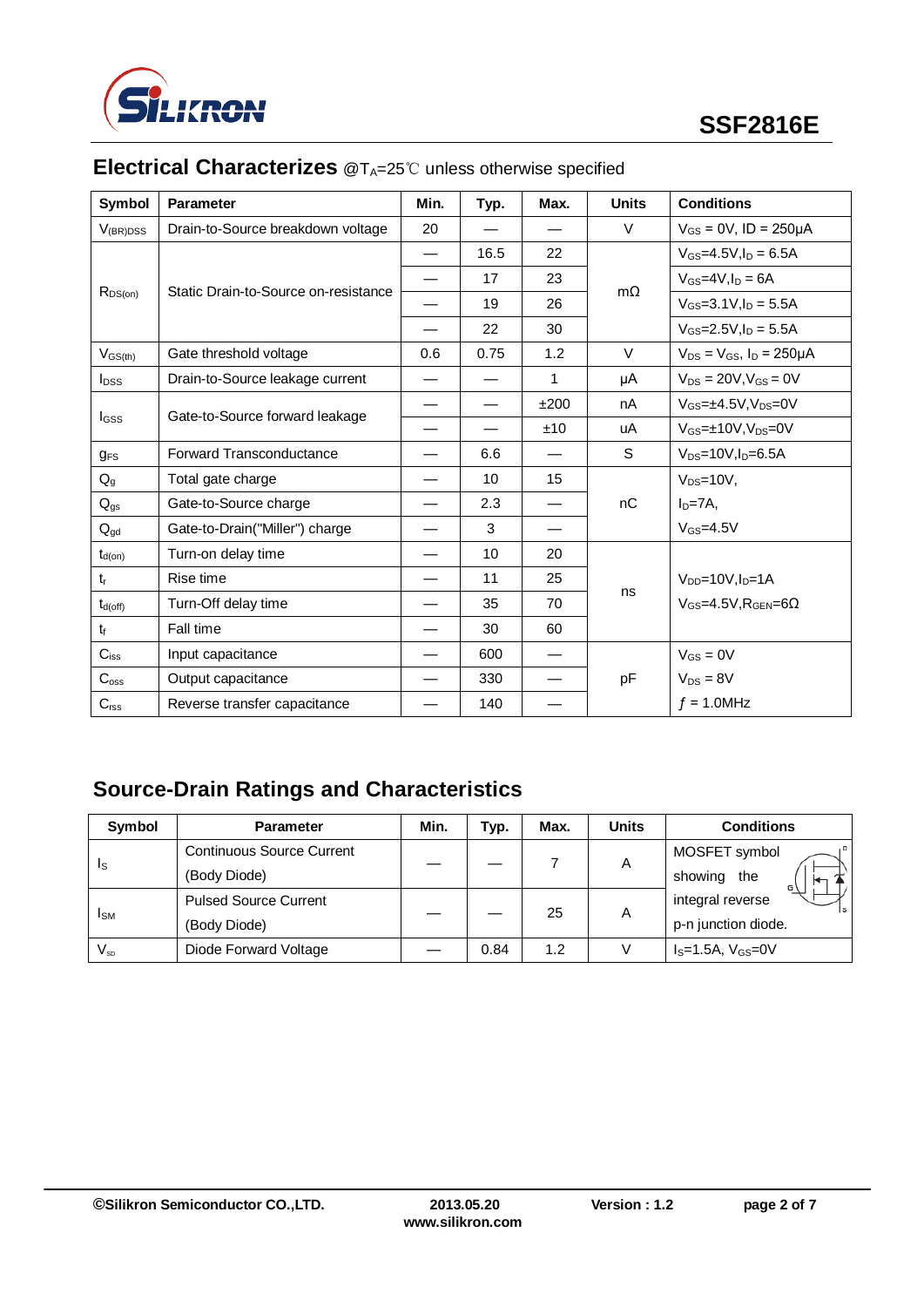

### **Test circuits and Waveforms**

**EAS test circuits:** 



Gate charge test circuit:





**Switch Waveforms:**



#### **Notes:**

①Calculated continuous current based on maximum allowable junction temperature.

②Repetitive rating; pulse width limited by max. junction temperature.

- ③The power dissipation PD is based on max. junction temperature, using junction-to-case thermal resistance.
- $\widehat{A}$ The value of R<sub>θJA</sub> is measured with the device mounted on 1 in 2 FR-4 board with 2oz. Copper, in a still air environment with TA =25°C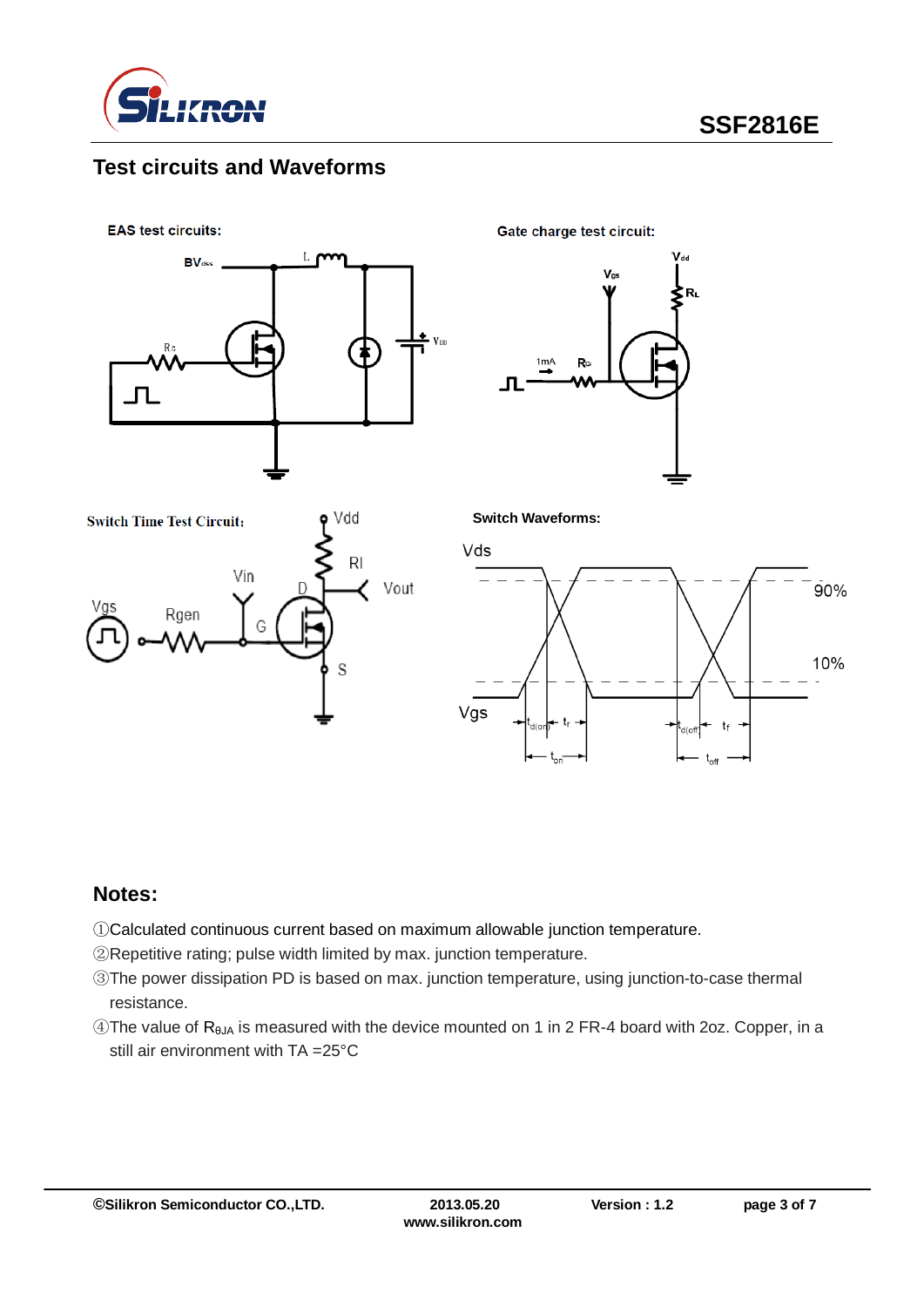

# **SSF2816E**

# **Typical electrical and thermal characteristics**



**Figure 1 Normalized Maximum Transient Thermal Impedance**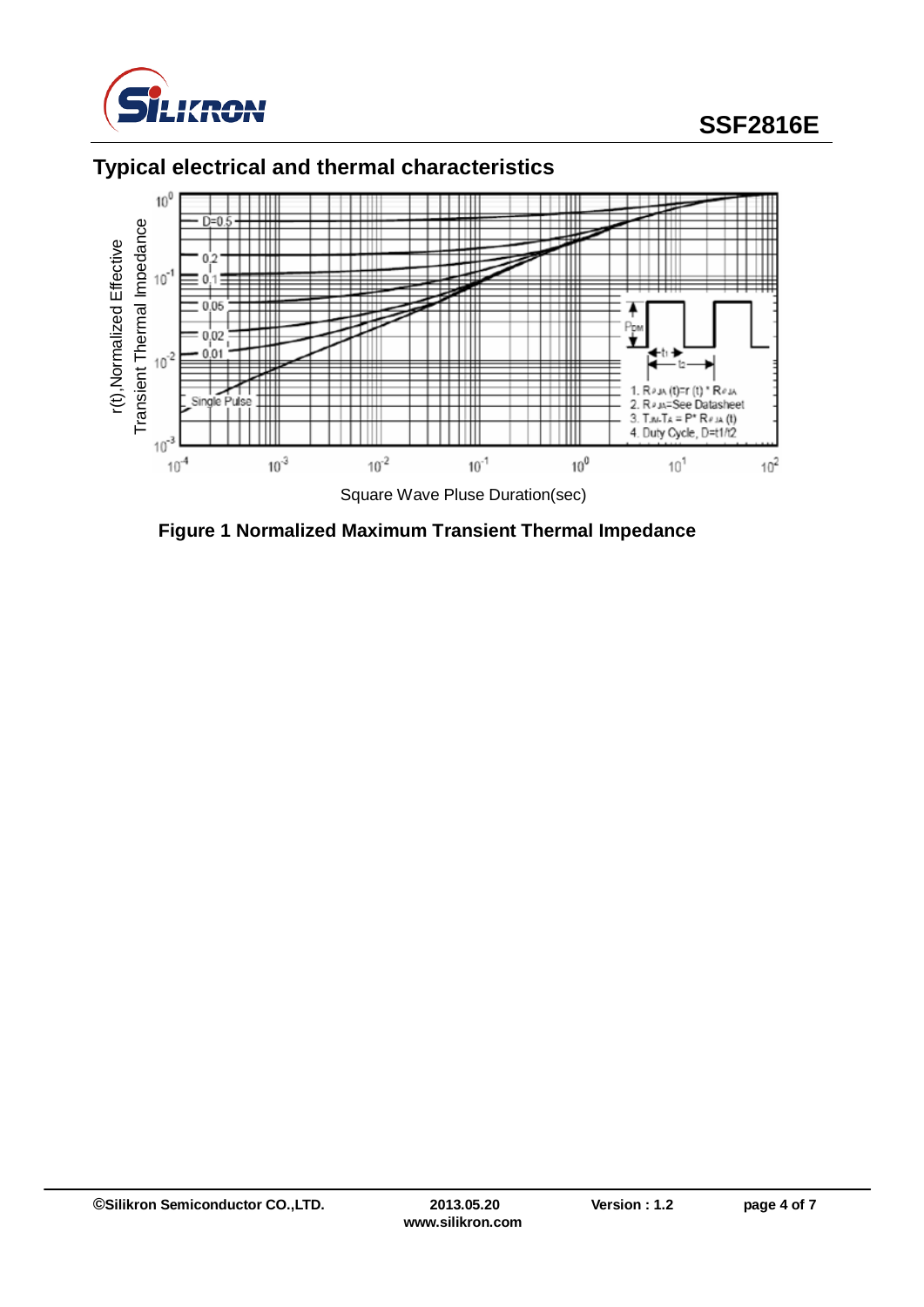

### **Mechanical Data**:

#### **TSSOP8 PACKAGE OUTLINE DIMENSION**



|                | <b>Dimension In Millimeters</b> |                | <b>Dimension In Inches</b> |                |  |
|----------------|---------------------------------|----------------|----------------------------|----------------|--|
| Symbol         | Min                             | Max            | Min                        | <b>Max</b>     |  |
| D              | 2.800                           | 3.200          | 0.110                      | 0.126          |  |
| E              | 6.200                           | 6.600          | 0.244                      | 0.260          |  |
| b              | 0.210                           | 0.280          | 0.008                      | 0.011          |  |
| C              | 0.130                           | 0.190          | 0.005                      | 0.007          |  |
| E <sub>1</sub> | 4.200                           | 4.600          | 0.165                      | 0.181          |  |
| A              |                                 | 1.200          |                            | 0.047          |  |
| A2             | 0.850                           | 1.150          | 0.033                      | 0.045          |  |
| A <sub>1</sub> | 0.050                           | 0.150          | 0.002                      | 0.006          |  |
| e              | 0.65                            | (BSC)          | 0.026                      | (BSC)          |  |
|                | 0.450                           | 0.750          | 0.018                      | 0.030          |  |
| Н              | 0.25                            | <b>TYP</b>     |                            | <b>TYP</b>     |  |
| $\theta$       | 1 <sup>0</sup>                  | 8 <sup>0</sup> | 1 <sup>0</sup>             | 8 <sup>0</sup> |  |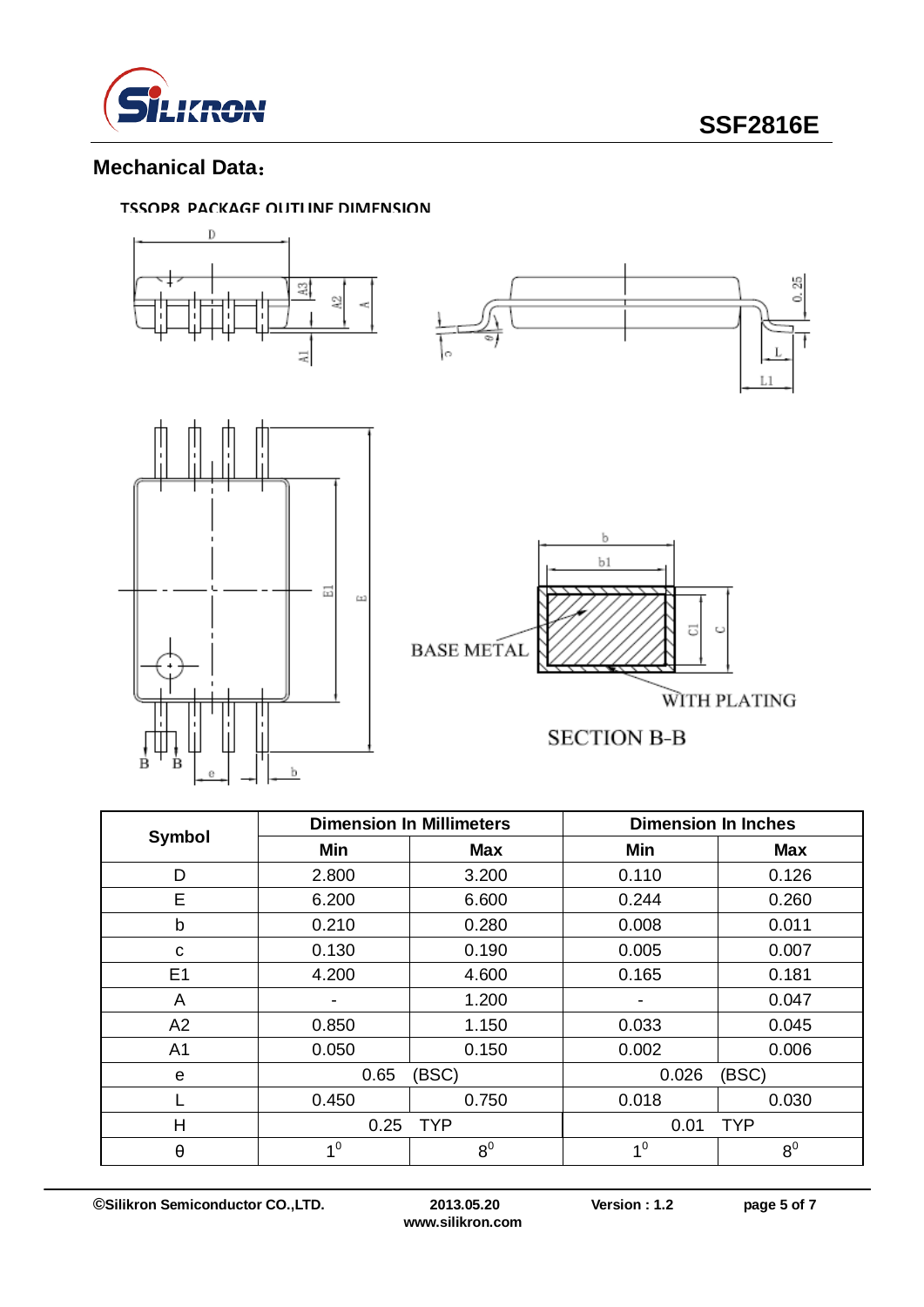

## **Ordering and Marking Information**

| <b>Device Marking: SSF2816E</b>    |  |
|------------------------------------|--|
| Package (Available)                |  |
| TSSOP-8                            |  |
| <b>Operating Temperature Range</b> |  |
| $C: -55$ to 150 °C                 |  |
|                                    |  |
|                                    |  |

# **Devices per Unit**

| Package        | Units/ | Tapes/           | Units/           | <b>Inner Boxes/</b> | Units/            |
|----------------|--------|------------------|------------------|---------------------|-------------------|
| <b>Type</b>    | Tape   | <b>Inner Box</b> | <b>Inner Box</b> | <b>Carton Box</b>   | <b>Carton Box</b> |
| <b>TSSOP-8</b> | 3000   |                  | 6000             |                     | 48000             |

# **Reliability Test Program**

| <b>Test Item</b>   | <b>Conditions</b>                                          | <b>Duration</b> | <b>Sample Size</b>  |
|--------------------|------------------------------------------------------------|-----------------|---------------------|
| High               | T <sub>i</sub> =125 <sup>°</sup> C to 150 <sup>°</sup> C @ | 168 hours       | 3 lots x 77 devices |
| <b>Temperature</b> | 80% of Max                                                 | 500 hours       |                     |
| <b>Reverse</b>     | $V_{DSs}/V_{CES}/VR$                                       | 1000 hours      |                     |
| Bias(HTRB)         |                                                            |                 |                     |
| High               | T <sub>i</sub> =150℃ @ 100% of                             | 168 hours       | 3 lots x 77 devices |
| <b>Temperature</b> | Max $V_{\rm GSS}$                                          | 500 hours       |                     |
| Gate               |                                                            | 1000 hours      |                     |
| Bias(HTGB)         |                                                            |                 |                     |